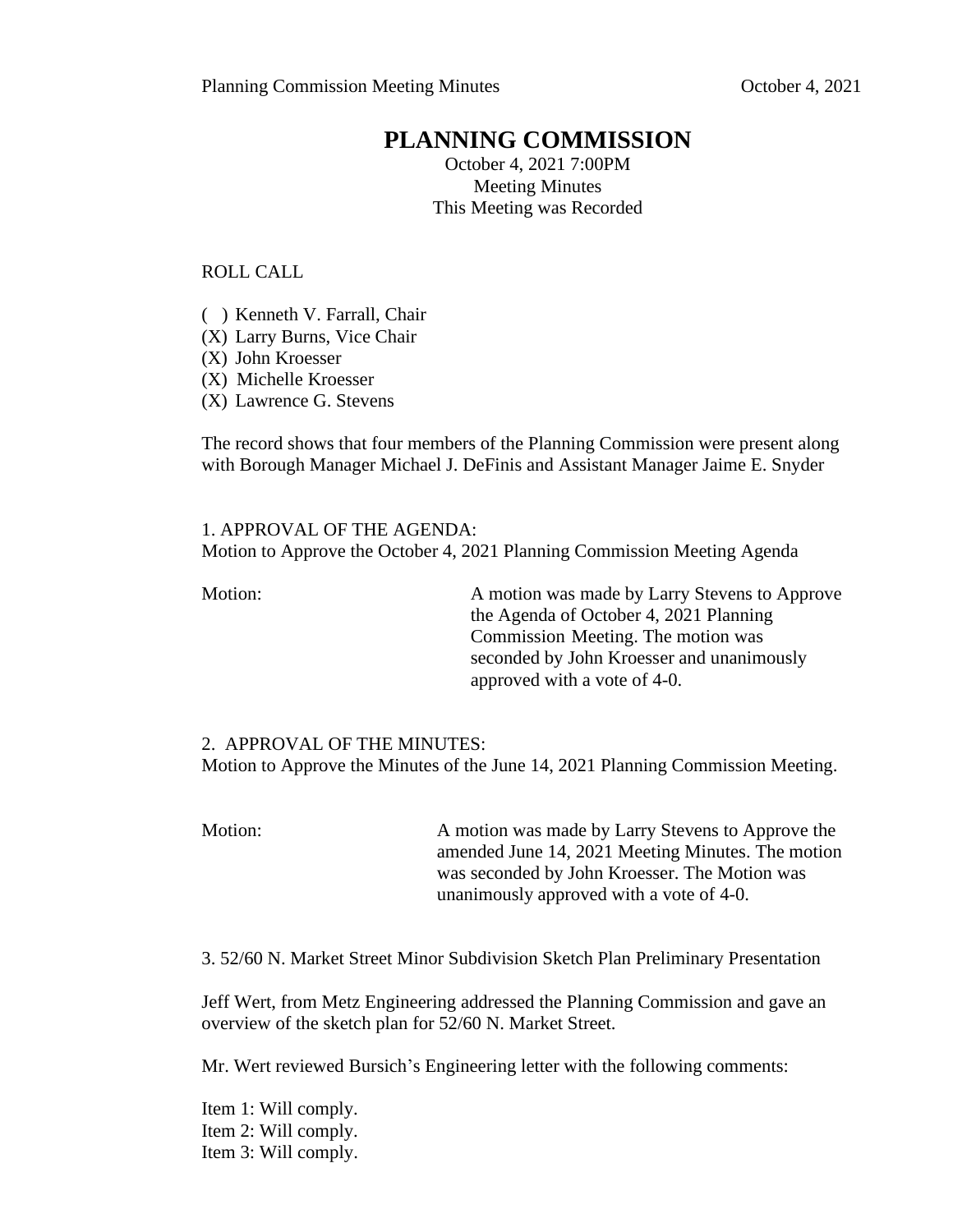Planning Commission Meeting Minutes October 4, 2021

Item 4: Fire truck access is provided as well as turning templates. Will show handicapped spacing and sight distances on plan.

Item 5: Will show, has enough.

Item 7: Will add a Land Development note to the plan.

Item 8: County Tax Map sketch plans shows alley but will not be used per this plan.

Larry Burns brought up the rights to the alleys in the Borough and this plan specially with neighbors. A discussion ensued amongst the Planning Commission.

Fine with showing proposed buffering, note will be added to plan.

Item 9: Will provide existing conditions plan.

Item 10: Trash would be accessed on street but will add a note to the plan.

Item 11: Understood and noted.

Item 12: Understood and noted.

Mr. Wert reviewed McMahon's Engineering Letter and made the following comments:

Item 1: Will comply.

Item 2: Concrete Apron, will comply.

Item 3: Noted that parking can be shown on plans but since this is a sketch plan, and the use is unknown, this is why parking wasn't specifically documented on the plans but has no issues placing parking lines, if requested.

Mr. Wert reviewed the letter submitted by the Planning Commission Chair, Kenneth Farrall and made the following comments:

Understands the Core Commercial Zoning with retail on the bottom if proposed residential but is unaware of the future use of the property at this moment as this is just a sketch plan that could be used when selling the property in the future. Mr. Wert added that the current owner of the property was looking for feedback on what could be an acceptable plan to start Land Development once the property was sold.

Mr. Wert also addressed the stormwater management issue in the letter and stated that this proposal decreases impervious coverage and isn't an issue if it is less than an acre of disturbance.

The Planning Commission spoke to Mr. Wert about any proposed landscaping and it was stated that would be addressed during the Land Development process. A discussion ensued amongst the Planning Commission.

Mr. Wert Thanked the Planning Commission for their time this evening and is planning to present at the Borough Council Workshop Meeting in October.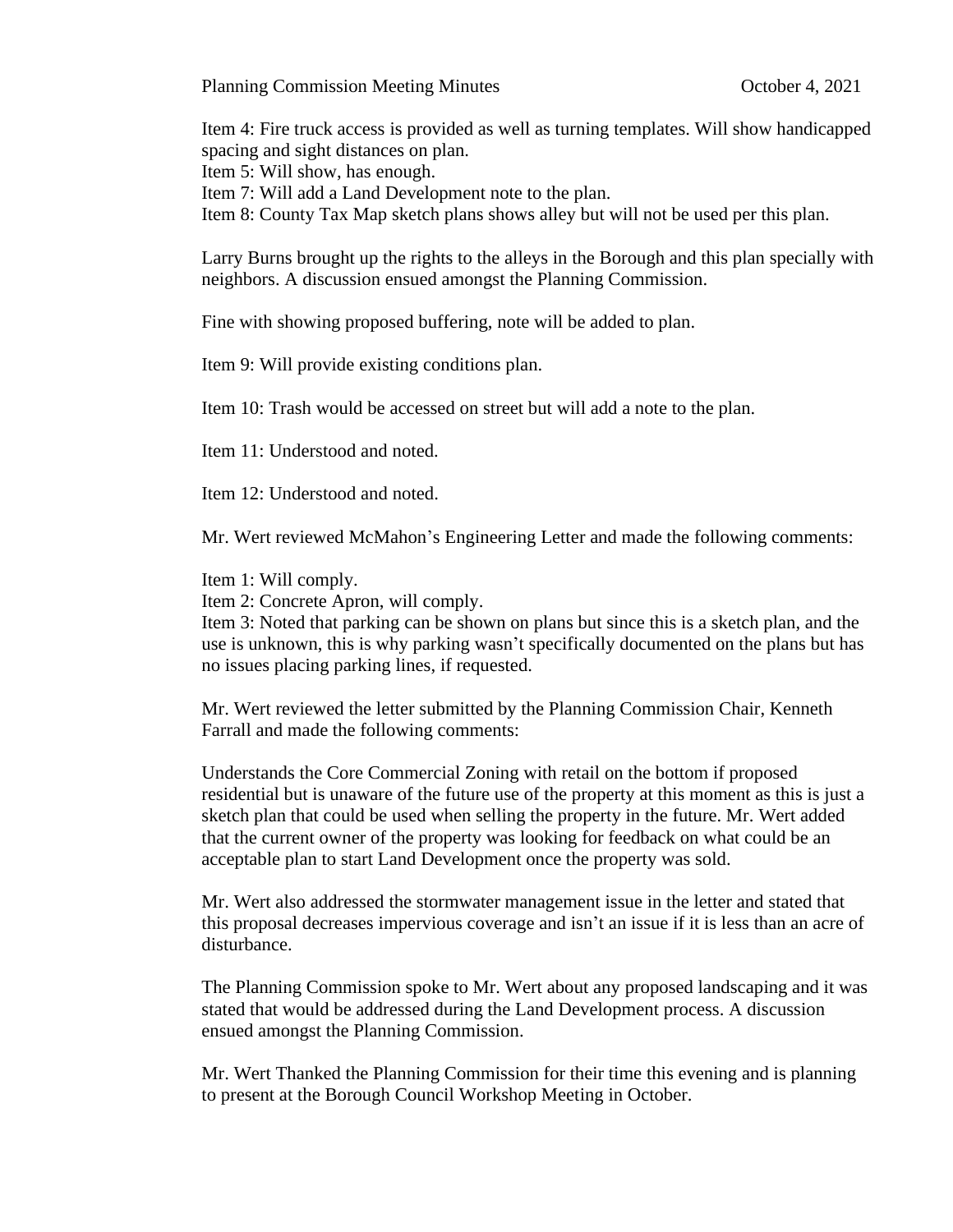Planning Commission Meeting Minutes October 4, 2021

4. Old Business:

A. Edinburgh Square Land Development Update

Manager DeFinis gave an update on the Edinburgh Square Development and stated that the developer has been released to continue working but no work has started.

Larry Burns asked about a time line for the development and Manager DeFinis stated that be believes his permits are good for a few years.

## B. Bennett's Court Update

Manager DeFinis informed the Planning Commission that he has spoke with the developer and he is still working through some items but is planning to move forward with the project.

## C. 43 Roosevelt Update

Manager DeFinis stated that Borough Council approved the Land Development and the developer is working through the permit process.

## D. Codification

Manager DeFinis updated the Planning Commission on the Codification process with General Code.

5. New Business: A. Small Wireless Ordinance Update

Manger DeFinis informed the Planning Commission that this came up a few years ago through multiple organizations and now Act 50 determines how the Borough can allow cell providers to place equipment on our poles. Manager DeFinis stated that the Borough must allow it, but we can do our best to regulate it.

A discussion ensued amongst the Planning Commission regarding Act 50.

Larry Burns asked what is the negative and Manager DeFinis stated that there isn't really any and that 5G isn't going to be placed as much here as in rural areas with less cell service.

## B. ZHB Legal Notice

Manager DeFinis informed the Planning Commission that Weimer Real Estate, 64 E. Lincoln Avenue, would like to place an awning over his patio but need relief from the property line set back.